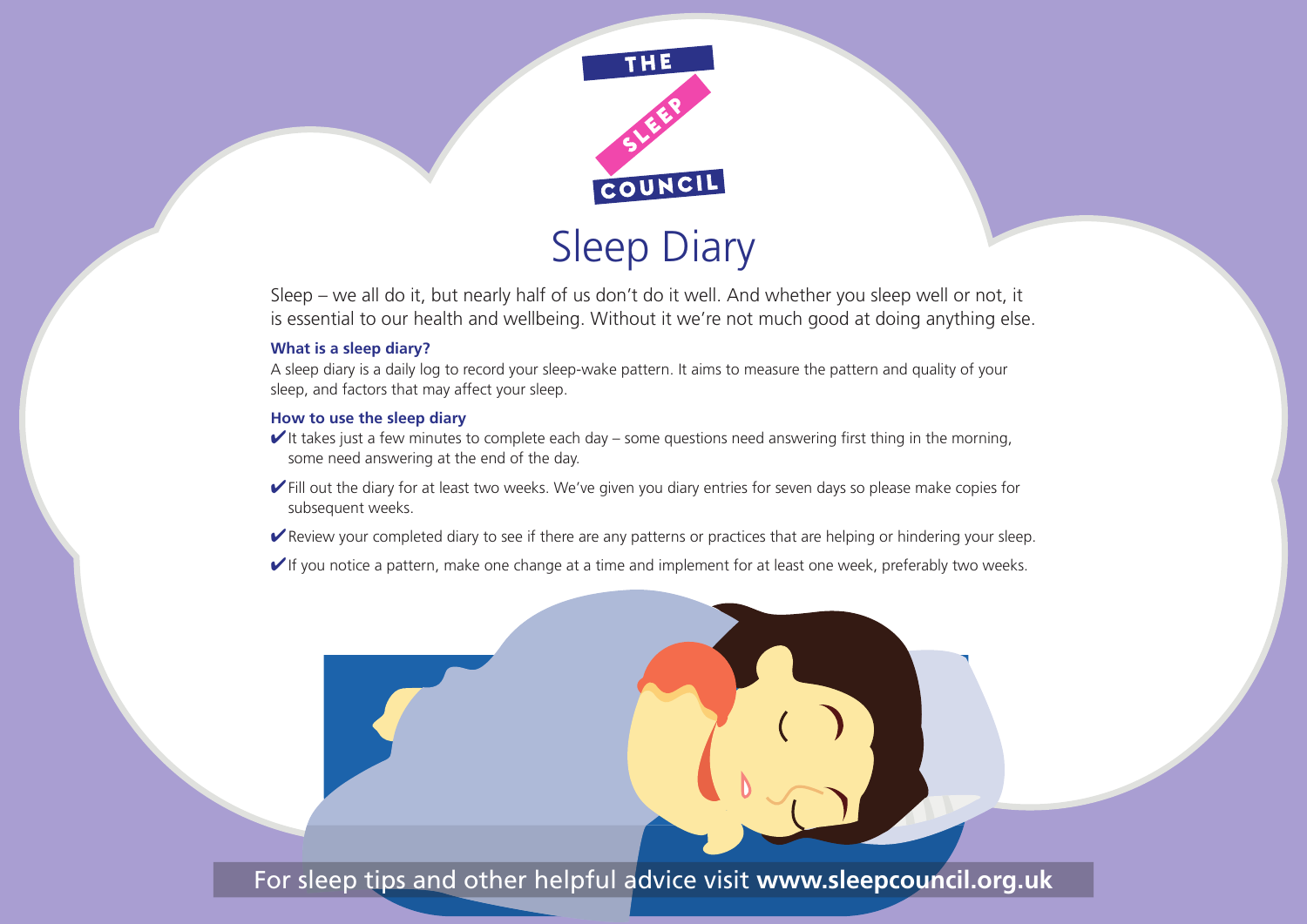## Sleep Diary: MORNING

Complete each morning

THE

 $\sim$  mycH

| COUNTY                                                                                                                | DAY 1 | DAY 2 | DAY 3 | DAY 4 | DAY 5 | DAY 6 | DAY 7 |
|-----------------------------------------------------------------------------------------------------------------------|-------|-------|-------|-------|-------|-------|-------|
| Day of the week                                                                                                       |       |       |       |       |       |       |       |
| What time did you go<br>to bed last night?                                                                            |       |       |       |       |       |       |       |
| What time did you<br>wake this morning?                                                                               |       |       |       |       |       |       |       |
| How long did it take<br>you to first fall asleep<br>(in minutes)?                                                     |       |       |       |       |       |       |       |
| Did you fall asleep:<br>Easily<br>After some time<br>With difficulty                                                  |       |       |       |       |       |       |       |
| How many times did<br>you wake in the night?                                                                          |       |       |       |       |       |       |       |
| How long were you<br>awake during the night<br>in total?                                                              |       |       |       |       |       |       |       |
| How long did you sleep<br>last night in total?                                                                        |       |       |       |       |       |       |       |
| What disturbed your<br>sleep? (physical or<br>mental factors such<br>as stress, worry, noise,<br>lights, comfort etc) |       |       |       |       |       |       |       |
| How would you rate<br>your quality of sleep<br>from 1-5? (with 1 being<br>very poor and 5 being<br>very good)         |       |       |       |       |       |       |       |
| How do you feel this<br>morning:<br>Refreshed<br>OK<br>Lethargic                                                      |       |       |       |       |       |       |       |
| Any other notes                                                                                                       |       |       |       |       |       |       |       |

For sleep tips and other helpful advice visit **www.sleepcouncil.org.uk**